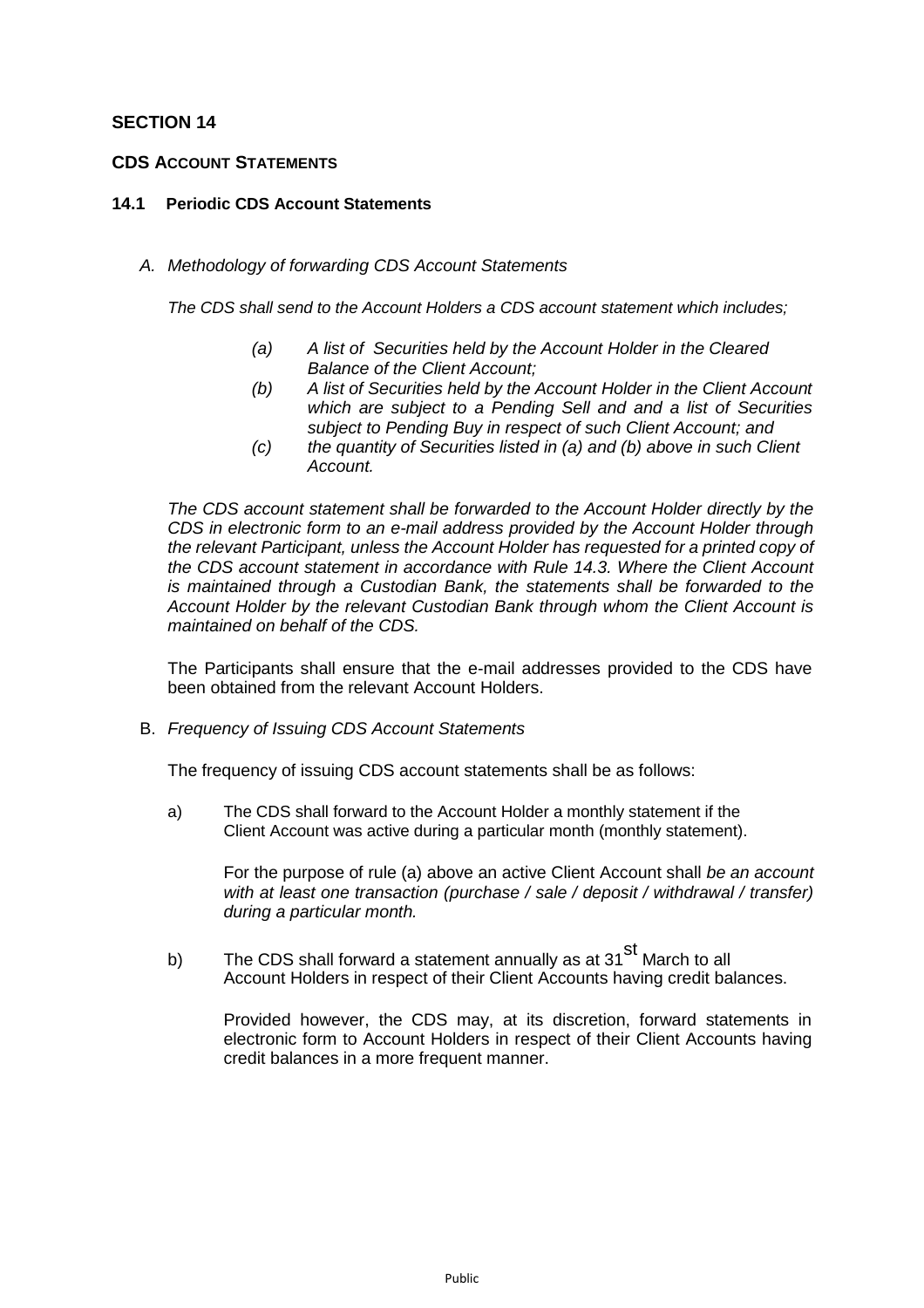# **14.2 Returned CDS Account Statements**

### **(a) CDS account statements sent in electronic form**

In the event a CDS account statement forwarded to the email address registered with the CDS is returned to the CDS or where an Account Holder informs the CDS in writing that the CDS account statement was not received by such Account Holder, the CDS shall require the relevant Participant to obtain in writing an alternate email address from the Account Holder to which the statement shall be forwarded. In the event that the Participant does not furnish an alternate email address to the CDS as set out herein within one (01) week of such request, the CDS shall send the CDS account statement in printed form to the postal address registered with the CDS.

# **(b) The CDS account statements sent in printed form**

In the event a statement forwarded to the address registered with the CDS is returned to the CDS, the CDS shall require the relevant Participant to obtain in writing an alternate address from the Account Holder to which the statement shall be forwarded. In the event the Participant does not furnish an alternate address to the CDS as set out herein within two (02) weeks of such request, the CDS shall suspend dealings of the relevant Client Account. The CDS shall not thereafter forward the CDS account statements to the registered address of the Account Holder, until such time the Account Holder informs the CDS, through the relevant Participant, of an alternate address in writing which address shall be considered thereafter as the registered address of the Account Holder. Upon the Account Holder informing an address where the statements can be forwarded, the CDS shall remove the suspension on dealings of the relevant Client Account.

Provided however, the CDS may, on a request made by a Stockbroker Participant, remove the suspension of a Client Account imposed in terms of this Rule where the continuance of the suspension would result in a restriction on the Stockbroker Participant's rights to recover sums due to the Stockbroker Participant from the Account Holder.

Prior to the removal of suspension, the CDS shall obtain an affidavit from the Chief Executive Officer of the Stockbroker Participant setting out the following:

- the Stockbroker Participant has adopted reasonable measures to comply with the 'know your customer' requirements at the time of opening the CDS Account,
- the Account Holder owes moneys to the Stockbroker Participant,
- the Stockbroker Participant undertakes to indemnify the CDS and/or the CSE against any exposure in the event a claim is made by the Account Holder, and;
- the Stockbroker Participant has made adequate efforts to trace the Account Holder, which include the following steps taken by the Stockbroker Participant:
	- *1.* the Stockbroker Participant has taken efforts to contact the Account Holder through audio communication and/or via email (proof of communication via email should be attached to the